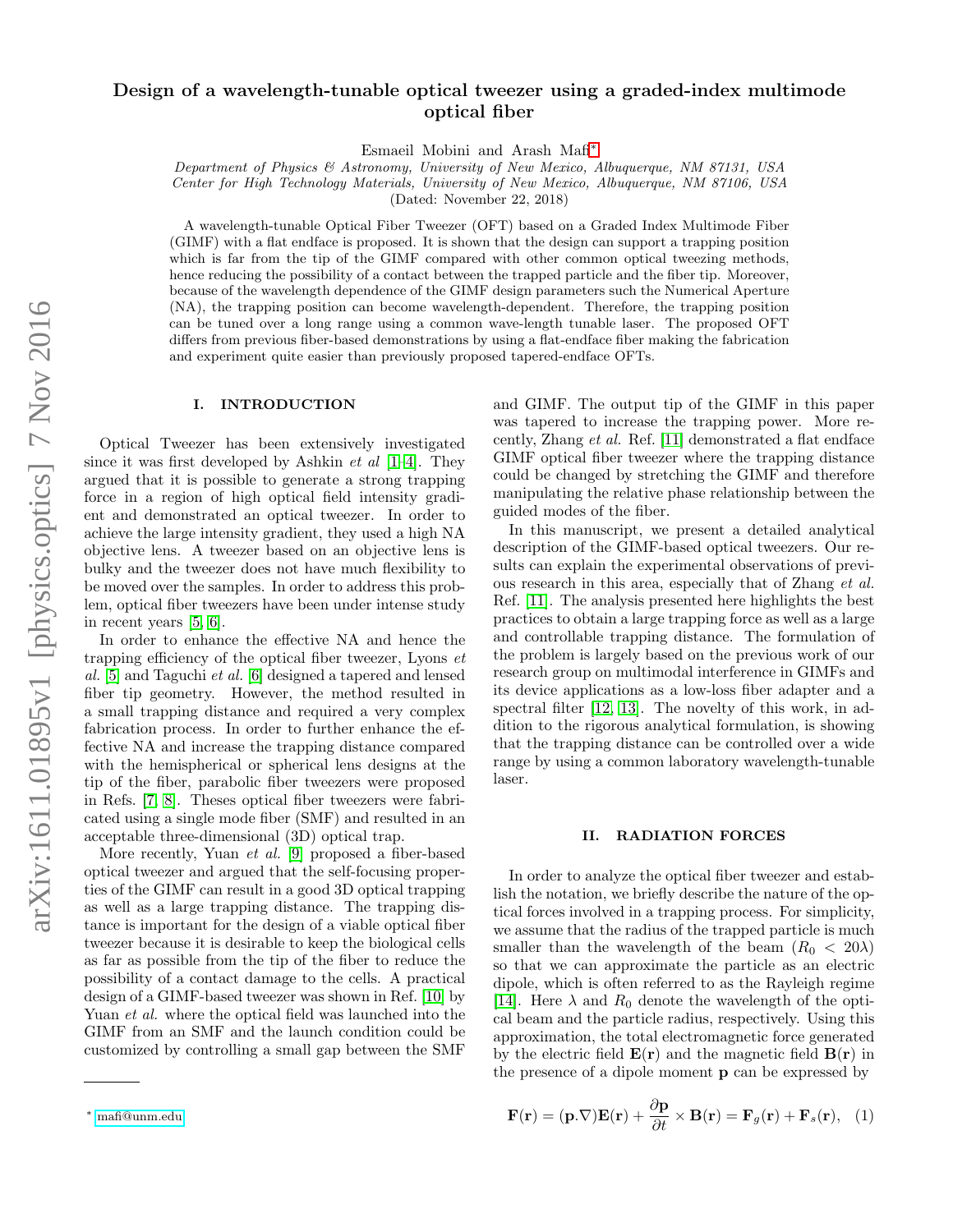where  $\mathbf{F}_q(\mathbf{r})$  and  $\mathbf{F}_s(\mathbf{r})$  are the gradient and scattering forces, respectively.

The scattering force is mainly rooted in the reflections from the surface of the particle which result in a momentum recoil in the direction of the propagation of the beam, which is assumed to be in the  $\hat{z}$  direction:

<span id="page-1-2"></span>
$$
\mathbf{F}_s(r) = \frac{n_2}{c} \sigma_s I(\mathbf{r}) \hat{z},\tag{2}
$$

where  $\sigma_s$ ,  $n_2$  and c are the scattering cross section, the refractive index of the surrounding medium and the speed of light, respectively, and  $I(r)$  is the time-averaged intensity distribution at position r. The scattering crosssection is given by

<span id="page-1-3"></span>
$$
\sigma_s = \frac{8}{3} \pi k_0^4 R_0^6 \left(\frac{n_r^2 - 1}{n_r^2 + 2}\right)^2, \tag{3}
$$

where  $n_1$  is the refractive index of the particle,  $n_r =$  $n_1/n_2$  is the relative refractive index of the particle to that of the surrounding medium, and  $k_0 = 2\pi/\lambda$ .

Nonuniformity in the intensity distribution of the optical field results in a non-vanishing gradient force  $(\mathbf{F}_q)$ which always has the tendency to pull the particle to the high intensity region (if  $n_r > 1$ ). The gradient force can be expressed by

<span id="page-1-1"></span>
$$
\mathbf{F}_g(r) = \frac{2\pi n_2 R_0^3}{c} \left(\frac{n_r^2 - 1}{n_r^2 + 2}\right) \nabla I(\mathbf{r}).\tag{4}
$$

Although the scattering force  $(\mathbf{F}_s)$  always points in the direction of the beam propagation, the gradient force  $(\mathbf{F}_q)$  can have any direction depending on the intensity profile of the optical beam. In particular, if the optical intensity at position r is a local maximum (minimum) for  $n_r > 1$   $(n_r < 1)$ , then the position **r** is the minimum of the effective potential and is an optical trap [\[1\]](#page-7-0). It must be noted that the existence of a local minimum of the optical potential is only a necessary condition for optical trapping and other conditions need to be satisfied in order to obtain a stable optical trap as will be further discussed in section [VII.](#page-6-0)

#### III. LAGUERRE-GAUSSIAN BEAMS

In order to get a stable 3D optical trap, different optical beam profiles from zero-order Bessel to polarized beams have been employed [\[15](#page-7-12)[–18\]](#page-7-13). As it was mentioned earlier, we use a GIMF with the refractive index profile of the form

$$
n^2(\rho) = n_0^2 \left[ 1 - 2\Delta \left( \frac{\rho}{R} \right)^{\alpha} \right],\tag{5}
$$

where R is the core radius,  $n_0$  is the refractive index at the center of the core,  $\Delta$  is the index step,  $\alpha \approx 2$  in the core ( $\rho \leq R$ ) and  $\alpha = 0$  in the cladding ( $\rho \geq R$ ). The guided modes of the optical fiber are characterized by the radial p and angular m integer numbers [\[19\]](#page-7-14). The

spatial profile of the nearly transverse electric fields corresponding to  $p$  and  $m$  are given in Ref. [\[19\]](#page-7-14). The transverse electric field of each mode after propagation of a distance z from the output tip of the fiber in the surrounding medium of refractive index  $n_2$  is given by

<span id="page-1-0"></span>
$$
E_{p,m}(\rho,\phi,Z) = \sqrt{\frac{2p!}{\pi(p+m)!}} \frac{1}{w(Z)} \left(\frac{\sqrt{2}\rho}{w(Z)}\right)^{|m|} \qquad (6)
$$

$$
\times \exp\left(\frac{-\rho^2}{w^2(Z)}\right) L_p^{|m|} \left(\frac{2\rho^2}{w^2(Z)}\right) \exp\left(\frac{-ik\rho^2}{2R(Z)}\right)
$$

$$
\times \exp\left(im\phi\right) \exp\left(-ikz_0 Z\right) \exp\left(i g \Psi(Z)\right).
$$

 $L_p^{|m|}$  are generalized Laguerre polynomials,  $Z = z/z_0$ ,  $z_0 = n_2 \pi w_0^2 / \lambda$  is the Rayleigh range,  $k = n_2 k_0, \Psi(Z) =$  $\tan^{-1}(Z)$  is the Gouy phase shift, and  $g = 2p + |m| + 1$ is the group mode number.  $R(Z)$  and  $w(Z)$  are given by

$$
w^{2}(Z) = w_{0}^{2}(1+Z^{2}),
$$
  
\n
$$
R(Z) = z_{0}Z(1+Z^{-2}).
$$
\n(7)

Throughout the manuscript, we assume that the electric filed is linearly polarized in the  $\hat{x}$  direction; therefore, we can use a scalar form for the amplitude of the electric field as presented in Eq. [6.](#page-1-0) The modes in Eq. [6](#page-1-0) are normalized to unity according to

$$
\int_0^{2\pi} d\phi \int_0^{\infty} d\rho \, \rho \, |E_{p,m}(\rho,\phi,Z)|^2 = 1,\tag{8}
$$

and the fiber mode field profiles in Ref. [\[19\]](#page-7-14) are reproduced by setting  $Z = 0$  in Eq. [6](#page-1-0) and using Snell refraction at the fiber tip [\[20\]](#page-7-15).

In a GIMF, the propagation of the modes with different amplitudes, phases, and propagation constants results in an interference pattern, which can propagate outside the fiber and ideally result in local intensity extrema for trapping. The minimum number of modes that need to be excited in a GIMF in order to obtain trapping at a point away from the fiber tip is two. In the following, we will consider two scenarios: scenario  $A$  with only two lowest order modes, and scenario  $\beta$  with all the modes excited from an SMF similar to that of Ref. [\[12\]](#page-7-9). In either scenario, we only consider those modes with zero orbital angular momentum  $m = 0$ . Those modes with  $m \neq 0$ are interesting because they can be used to apply torque and rotate particles, but our focus and interest are in manipulating the trapping position in simplest experimental configurations, so  $m = 0$  consideration is justified. Due to the cylindrical symmetry, when SMF is center-spliced to the GIMF, only those modes with a zero orbital angular momentum number  $m = 0$  are excited. We note that both these scenarios are well justified from a practical point of view as will be discussed in the appropriate subsections in the following.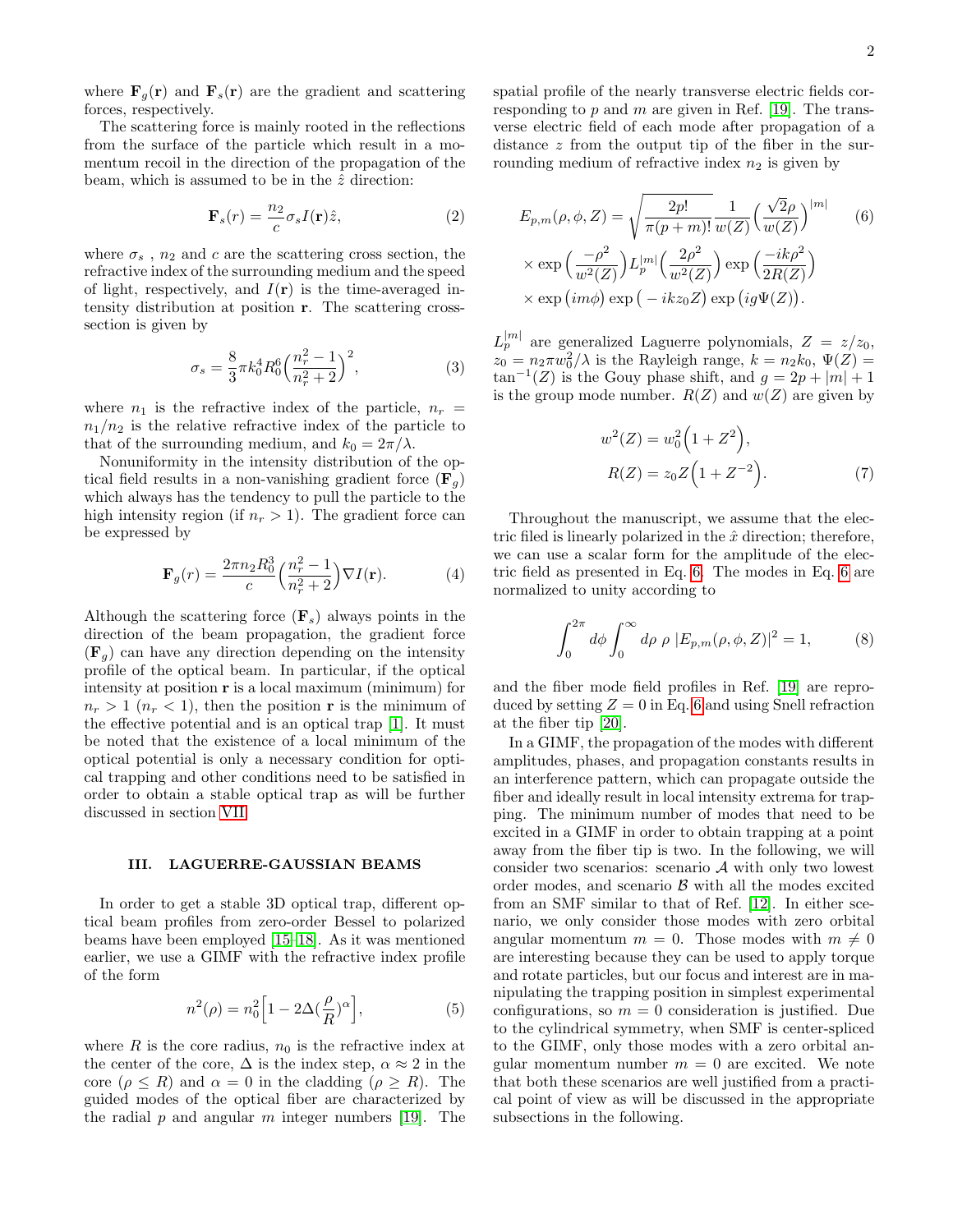# IV. TRAPPING WITH TWO SPATIAL MODES

In this trapping scenario, we consider a GIMF where only the two lowest order modes with  $m = 0$  are excited. The two modes are considered here are  $E_{0,0}$  and  $E_{1,0}$ . The intensity distribution outside the fiber can be generally expressed as

<span id="page-2-3"></span>
$$
I(\mathbf{r}) = \frac{1}{2} n_2 \epsilon_0 c \left( \frac{|E_{0,0} + s \exp(i\varphi) E_{1,0}|^2}{1 + s^2} \right). \tag{9}
$$

The parameter s determines the relative amplitude of the  $E_{1,0}$  to  $E_{0,0}$  and  $\varphi$  is the relative phase. This two-mode scenario is justifiable in practical situations. In practice, an objective lens is used to couple the laser light into the GIMF and in the absence of any major off-set or tilt, the  $E_{0,0}$  mode is excited predominantly. In fact, the coupling laser light and the lens can be readily tuned to ensure that  $E_{0,0}$  is nearly the only excited mode in the GIMF. Then, using a long period fiber grating (LPG) [\[21,](#page-7-16) [22\]](#page-7-17), it is possible to couple a portion of  $E_{0,0}$  to  $E_{1,0}$ . Therefore, the parameter  $s$  is determined by the coupling strength through the amplitude and length of the LPG, while  $\varphi$ is determined by the difference between the propagation constants of the two modes and the length of the GIMF. As such, this scenario is experimentally motivated.

The total intensity profile outside the fiber at the normalized distance  $Z$  from the fiber tip is given by

$$
I(\mathbf{r}) = \left(\frac{n_2 \epsilon_0 c}{\pi}\right) \left(\frac{(1+s^2)^{-1}}{w^2(Z)}\right) \exp\left(\frac{-2\rho^2}{w^2(Z)}\right) \qquad (10)
$$

$$
\times \left|1+s \exp\left(i\varphi\right) \exp\left(2i\Psi(Z)\right) \left(1-\frac{2\rho^2}{w^2(Z)}\right)\right|^2.
$$

Because of the cylindrical symmetry of the configuration, the trapping point for  $m = 0$  modes must lie on the zaxis. Therefore, we can set  $\rho = 0$  in Eq. [10](#page-2-0) in order to find the trapping location Z. After several algebraic steps, the intensity profile takes a simpler form

<span id="page-2-6"></span>
$$
I(0, \phi, Z) \propto \left(\frac{(1-a)Z^2 - 2bZ + (1+a)}{(1+Z^2)^2}\right),\tag{11}
$$

where  $a = \sin \theta \cos \varphi$ ,  $b = \sin \theta \sin \varphi$  and

<span id="page-2-4"></span>
$$
\theta := 2 \tan^{-1}(s). \tag{12}
$$

Here,  $\theta \in [-\pi, \pi]$  and  $\varphi \in [-\pi, \pi]$ .

The z-component of the gradient trapping force  $F_q$  can be calculated using Eq. [4.](#page-1-1) The z-component of the gradiant of the intensity is given by

<span id="page-2-1"></span>
$$
\frac{\partial I(0,\phi,Z)}{\partial Z} \propto -\frac{(1-a)Z^3 - 3bZ^2 + (1+3a)Z + b}{(1+Z^2)^3}.
$$
\n(13)

For later reference, we also calculate the normalized spring constant  $k_{s,z}$  using the second derivative of the intensity profile, which determines the stability of the trapping as will be discussed later

$$
k_{s,z} = \frac{\partial^2 I(0, \phi, Z)}{\partial Z^2} \propto (14)
$$
  
 
$$
\frac{3(1-a)Z^4 - 12bZ^3 + 2(1+9a)Z^2 + 12bZ - (1+3a)}{(1+Z^2)^4}.
$$

#### <span id="page-2-7"></span><span id="page-2-5"></span>A. Trapping positions

In order to achieve trapping, we need to ensure that the gradient force is larger than the scattering force. Therefore, calculating the trapping force using Eq. [13](#page-2-1) is merely a necessary condition for trapping and  $F_g > F_s$  must also be verified. In a given fiber configuration and a laser wavelength,  $F_g > F_s$  sets a maximum acceptable radius  $R_0$  for the trapped particle as can be clearly seen in Eqs. [2,](#page-1-2) [3,](#page-1-3) and [4,](#page-1-1) where  $F_s \propto R_0^6$  and  $F_g \propto R_0^3$ .

In order to find the trapping position when  $F_s$  is negligible compared to  $F_g$ , we only need to find the maximum of the intensity function by setting its derivative in Eq. [13](#page-2-1) equal to zero. This results in a cubic equation of the form

<span id="page-2-2"></span>
$$
z^3 + c_1 z^2 + c_2 z + c_3 = 0 \tag{15}
$$

<span id="page-2-0"></span>where the coefficients are given by

$$
c_1 = \frac{-3b}{1-a}z_0 = -(z_1 + z_2 + z_3)
$$
 (16a)

$$
c_2 = \frac{3a+1}{1-a}z_0^2 = z_1z_2 + z_1z_3 + z_2z_3 \tag{16b}
$$

$$
c_3 = \frac{b}{1 - a} z_0^3 = -(z_1 z_2 z_3). \tag{16c}
$$

 $z_0$  is the Rayleigh range defined earlier.  $z_1$ ,  $z_2$ , and  $z_3$ are the roots of the cubic equation and are related to  $c_1$ ,  $c_2$ , and  $c_2$  coefficients via Vieta's formulas [\[23\]](#page-7-18). A cubic equation with real coefficients can have three real roots or one real root and a complex conjugate pair. Here, we are only interested in real positive roots, which result in a trapping position outside and away from the fiber tip. In practice, it is preferrable to have a trapping position far enough from the fiber tip to reduce the possibility of the fiber tip contact with the particle (e.g. cells) and the potential damaging effects.

Vieta's formulas show that whenever a cubic equation has three positive roots, its coefficients should satisfy  $c_1 < 0$ ,  $c_2 > 0$ , and  $c_3 < 0$ . It is clear from Eq. [16](#page-2-2) that these three conditions cannot be met simultaneously. Therefore, the maximum number of positive roots in this case is two. When  $c_3 < 0$ , there is only a single positive root. We also note that this single positive root is always a stable point because  $\partial^2 I(0, \phi, Z)/\partial Z^2 < 0$  at this position. When  $c_3 > 0$ , there can either be two positive and one negative roots or two complex and one negative roots. We note that using Eq. [16](#page-2-2) it can be shown that it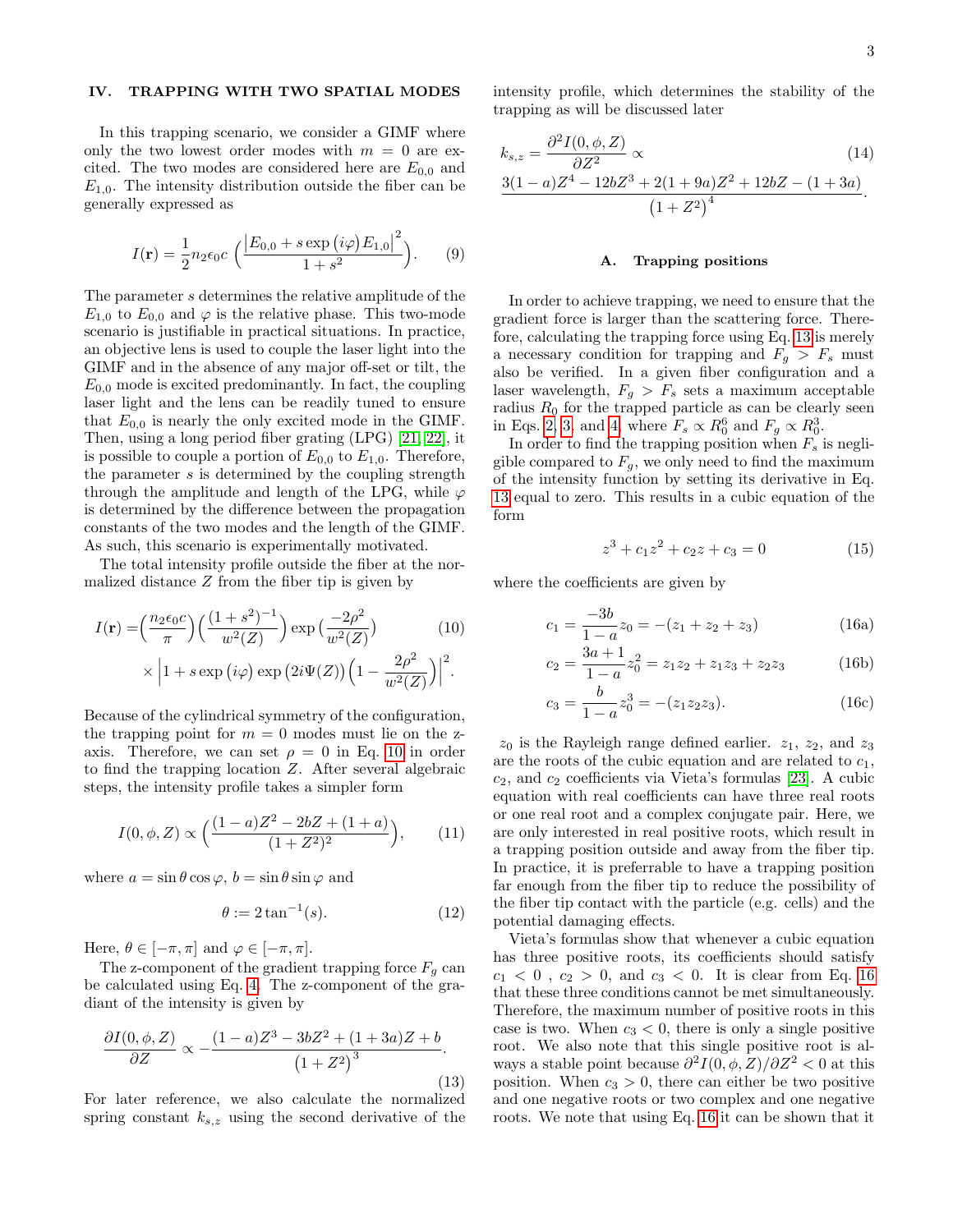is impossible to have three negative roots in this case. In order to constrain the problem to the case in which there are two positive and one negative roots, the following condition must be satisfied [\[24\]](#page-7-19)

$$
D = 18c_1c_2c_3 - 4c_1^3c_3 + c_1^2c_2^2 - 4c_2^3 - 27c_3^2 \ge 0. \tag{17}
$$

In general, if the discriminant  $(D)$  of the cubic equation becomes greater than and equal to zero,  $D \geq 0$ , the cubic equation is bound to have 3 real roots. It is interesting to point out here that the bigger positive root is always stable and the smaller root is always unstable.

In the following, we will analyze the existence and positions of the roots using the two angular variables  $\varphi$  and  $\theta$ , which were defined in Eqs. [9](#page-2-3) and [12,](#page-2-4) respectively. In order to have  $c_3 > 0$ , these angles need to be in the ranges of  $\varphi \in [0, \pi]$  and  $\theta \in [0, \pi]$ , or  $\varphi \in [-\pi, 0]$  and  $\theta \in [-\pi, 0]$ . In order to have  $c_3 < 0$ , these angles need to be in the ranges of  $\varphi \in [0, \pi]$  and  $\theta \in [-\pi, 0]$ , or  $\varphi \in [-\pi, 0]$  and  $\theta \in [0, \pi]$ . However, a symmetry in Eq. [9](#page-2-3) can simplify our analysis: this equation is invariant under the simultaneous transformations of the form  $\varphi \to \varphi \pm \pi$  and  $\theta \to -\theta$ . Therefore, we only need to explore  $\varphi \in [-\pi, \pi]$  and  $\theta \in [-\pi, 0]$ , where  $\varphi \in [-\pi, 0]$ relates to  $c_3 > 0$  and  $\varphi \in [0, \pi]$  relates to  $c_3 < 0$ .



<span id="page-3-0"></span>FIG. 1. (a) Normalized positions of the stable roots in the ranges of  $\varphi \in [-\pi, \pi]$  and  $\theta \in [-\pi, 0]$ ; (b) zoomed-in image of normalized positions of the stable roots near the sharp region in Fig.  $1(a)$ .

These observations are also supported by direct numerical simulations. In Fig.  $1(a)$ , the root plot is presented over the relevant ranges of  $\varphi$  and  $\theta$ . The colored regions correspond to the stable roots, while the white color corresponds to regions where the roots are always negative (located inside the fiber). The value in the density plot in Fig. [1\(](#page-3-0)a) represents the distance of the positive root from the tip of the fiber in units of  $z_0$ , i.e. Z. For exam-ple, Fig. [1\(](#page-3-0)a) shows that for  $\varphi \in [0, \pi]$  and all values of  $\theta \in [\pi, 0]$ , there is always a stable root, which is somewhat close to the tip of the fiber. However, for  $\varphi \in [-\pi, 0]$ , the existence of a stable positive root depends on the value of θ; e.g.  $\varphi = θ = −π$  admits no stable positive root. Moreover, stable roots that are quite far from the tip of the fiber and are of practical interest occur near  $\theta \approx -\pi/2$ and  $\varphi \to -\pi^+$ . Here  $\to -\pi^+$  means approaching  $-\pi$ from slightly larger values. This point corresponds to  $se^{i\varphi} \approx 1$  so  $E_{0,0}$  and  $E_{1,0}$  modes contribute with equal amplitude and phase. Fig.  $1(b)$  is the same as Fig.  $1(a)$ 

except it is zoomed in near the sharp edge of the plot, in order to emphasize that the transitions, which look somewhat abrupt in Fig. [1\(](#page-3-0)a) are actually smooth and physically meaningful.



<span id="page-3-1"></span>FIG. 2. (a) Relative longitudinal spring constant  $k_{s,z}$  in the ranges of  $\varphi \in [-\pi, \pi]$  and  $\theta \in [-\pi, 0]$  at the normalized positions of the stable roots; (b) relative transverse spring constant  $k_{\rho,z}$  in the ranges of  $\varphi \in [-\pi,\pi]$  and  $\theta \in [-\pi,0]$  at the normalized positions of the stable roots.

The restoring force at the equilibrium point for a trapped particle determines the strength of the trapping and can be characterized by the spring constant, which is proportional to the second derivative of the optical intensity at the trapping location where its gradient vanishes. Of course, the spring constants are different in the radial and longitudinal directions. In Fig. [2\(](#page-3-1)a) we plot the relative longitudinal spring constant  $k_{s,z} = \frac{\partial^2 I}{\partial Z^2}$  at  $\rho = 0$ (see Eq. [14\)](#page-2-5) as a function of  $\varphi$  and  $\theta$  parameters in the arbitrary unit. It is clear that the point  $\theta \approx -\pi/2$  and  $\varphi \to -\pi^+$  corresponding to  $se^{i\pi} \approx 1$  provides a long distance trapping position (Fig. [1\)](#page-3-0) and a weak longitudinal trapping (Fig. [2\)](#page-3-1). The maximum trapping longitudinal spring constant occurs at  $\theta \approx -\pi/2$  and  $\varphi \rightarrow \pi^{-}$ . Here  $\rightarrow \pi^-$  means approaching  $\pi$  from slightly smaller values. This again corresponds to  $se^{i\varphi} \approx 1$  so at this point  $E_{0,0}$  and  $E_{1,0}$  modes contribute with equal amplitude and phase as well.

Fig. [2\(](#page-3-1)b) shows the relative normalized transverse spring constant  $k_{s,\rho} = (\partial^2 I(r)/\partial \rho^2 + 1/\rho \partial I(r)/\partial \rho)$  at  $\rho = 0$  as a function of  $\varphi$  and  $\theta$  parameters. Fig. [2\(](#page-3-1)b) shows that as the trapping position moves further away from the fiber tip, the transverse spring constant gets weaker like the longitudinal one.

## V. TRAPPING WITH MULTIPLE EXCITED MODES FROM AN SMF

In practice, it may be difficult to only excite and work with two modes of a GIMF. A more practical approach was pursued in Refs. [\[12,](#page-7-9) [13\]](#page-7-10), where the laser was initially launched into an SMF, which was then fusion spliced into a GIMF. Depending on the properties of the SMF and the GIMF, a few modes of the GIMF are excited and propagate to the exit port of GIMF around which the trapping happens. In addition to the refractive index and mode-filed properties of the SMF and GIMF, the length of the GIMF also plays an important role in setting the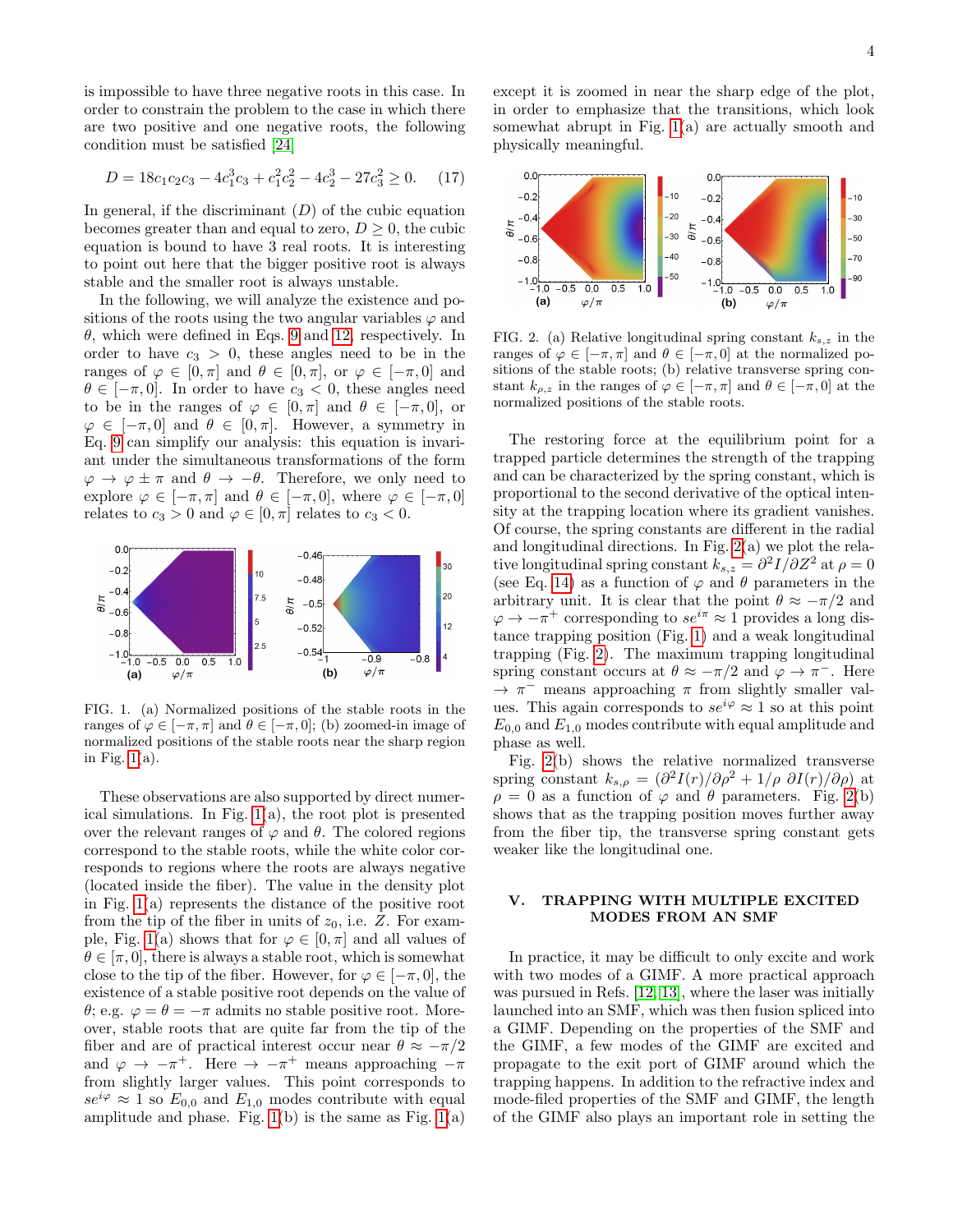trapping properties of the field as was also captured in parameter  $\varphi$  of Eq. [9](#page-2-3) for the two-mode scenario in the previous section. Unlike other multimode optical fibers, GIMF has a very short self-imaging length typically less than 1 mm, which can be easily adjusted by simple polishing. Therefore, the entire fiber-length-related parameter space is accessible easily by merely polishing the fiber tip, which is of immense practical importance.



<span id="page-4-0"></span>FIG. 3. Schematic of the proposed OFT.

Consider the nearly Gaussian beam of an SMF injected into the GIMF as depicted in Fig. [3](#page-4-0) similar to Ref. [\[12\]](#page-7-9). The input electric beam profile can be expressed as

$$
E_i(\rho) = E(0,0) \exp(-\frac{\rho^2}{\Omega^2}).
$$
 (18)

We have

$$
E(0,0) = 2\sqrt{\frac{P_0\eta}{\pi\Omega^2}}, \qquad \eta = \sqrt{\frac{\mu_0}{\epsilon_{\text{SMF}}}}, \qquad (19)
$$

where  $P_0$  is the input power,  $\Omega$  is the input beam width, and  $\eta$  and  $\epsilon_{\text{SMF}}$  are the average impedance and permitivity of the SMF, respectively.

It can be shown analytically that the input electric beam profile can be expanded in terms of the guided modes of the GIMF as shown below [\[12\]](#page-7-9)

$$
E_i(\rho) = 2\sqrt{\frac{\eta P_0}{\pi \Omega^2}} \exp\left(-\frac{\rho^2}{\Omega^2}\right)
$$
\n
$$
\approx 4\sqrt{\frac{P_0 \eta}{\pi \Omega^2}} \frac{1}{\zeta + 1} \exp\left(-\frac{\rho^2}{w_0^2}\right) \sum_{p=0}^{N-1} L_p^0 \left(\frac{2\rho^2}{w_0^2}\right) \gamma^p.
$$
\n(20)

We have defined

$$
\zeta = \frac{w_0^2}{\Omega^2},\tag{21a}
$$

$$
\gamma = \frac{\zeta - 1}{\zeta + 1},\tag{21b}
$$

$$
w_0 = \frac{(R\lambda)^{\frac{1}{2}}}{(\pi n_0)^{\frac{1}{2}} (2\Delta)^{\frac{1}{4}}},
$$
\n(21c)

where  $w_0$  is the width parameter of Laguerre-Gaussian modes inside the fiber,  $\gamma$  is the coupling coefficient of the input electric beam profile to the guided modes inside the fiber,  $n_0$  is the refractive index of the core of the GIMF, R is the GIMF core radius,  $\Delta$  is the index step, and N is the total number of the guided modes within the fiber.

The output electric profile  $E(\rho, z)$  at the tip of the fiber after the propagation of L would be

$$
E(\rho, z)\Big|_{z=L} = 4\sqrt{\frac{P_0 \eta}{\pi \Omega^2}} \frac{\exp(i\beta_1 L)}{\zeta + 1}
$$
\n
$$
\times \exp\left(-\frac{\rho^2}{w_0^2}\right) \sum_{p=0}^{N-1} L_p^0\left(\frac{2\rho^2}{w_0^2}\right) \gamma^p \exp\left(2i z_p\right),\tag{22}
$$

where we have

<span id="page-4-3"></span>
$$
\mathcal{Z} = \frac{\sqrt{2\Delta}}{R}L,\tag{23a}
$$

$$
\beta_1 = n_0 k_0 - \frac{\sqrt{2\Delta}}{R}.\tag{23b}
$$

It is important to mention that due to the cylindrical symmetry, when SMF is center-spliced to the GIMF, only those modes with a zero orbital angular momentum number  $m = 0$  are excited. These modes inevitably have an odd mode group number g. This means that the total number of propagating modes in a GIMF in this configuration will be quite less than the total number of modes, which can be supported in a GIMF. Inserting the electric field profile at the fiber tip  $E(\rho, L)$  into the Generalized Huygens integral, the propagating electric field in the medium surrounding the GIMF can be obtained. Due to the fact that Laguerre-Gaussian functions are self-transforming under the Hankel transformation, the electric field profile function preserves its own Laguerre-Gaussian form under propagation [\[25\]](#page-8-0). The propagating electric field profile in the surrounding medium can be expressed by

<span id="page-4-4"></span>
$$
E(\rho, Z) = 4\sqrt{\frac{P_0 \eta}{\pi \Omega^2}} \frac{\exp(i\beta_1 L)}{\zeta + 1} \frac{w_0}{w(Z)} \exp\left(\frac{-\rho^2}{w^2(Z)}\right) (24)
$$

$$
\times \sum_{p=0}^{N-1} L_p^0\left(\frac{2\rho^2}{w^2(Z)}\right) \left(\gamma^p e^{2iZp} e^{i(2p+1)\Psi(Z)}\right).
$$

After some simplifications, the time-averaged intensity profile along the z axis takes the form of

<span id="page-4-1"></span>
$$
I(0, Z) = \frac{8P_0}{\pi \Omega^2} \left(\frac{n_2}{n_{\text{SMF}}}\right) \frac{1}{(1+\zeta)^2} \frac{1}{1+Z^2}
$$
(25)  
 
$$
\times \frac{1+\gamma^{2N}-2\gamma^N \cos\left(2N(Z+\Psi(Z))\right)}{1+\gamma^2-2\gamma \cos\left(2(Z+\Psi(Z))\right)},
$$

<span id="page-4-2"></span>where  $n_{\text{SMF}}$  is the refractive index of the SMF. It is easy to verify that by setting  $N = 2$  in Eq. [25,](#page-4-1) we obtain Eq. [11](#page-2-6) if the normalization coefficient  $1 + \gamma^2$  is properly taken into account. It must be noted that  $2\mathcal{Z}$  and  $\gamma$  of Eq. [25](#page-4-1) play the roles of  $\varphi$  and s in the Eq. [11,](#page-2-6) respectively.

Equation [25](#page-4-1) can be compared with the derivation for a system consisting of a Graded-index (GRIN) lens with an incident Gaussian beam injected through an SMF, which is similar to the SMF launching beam profile considered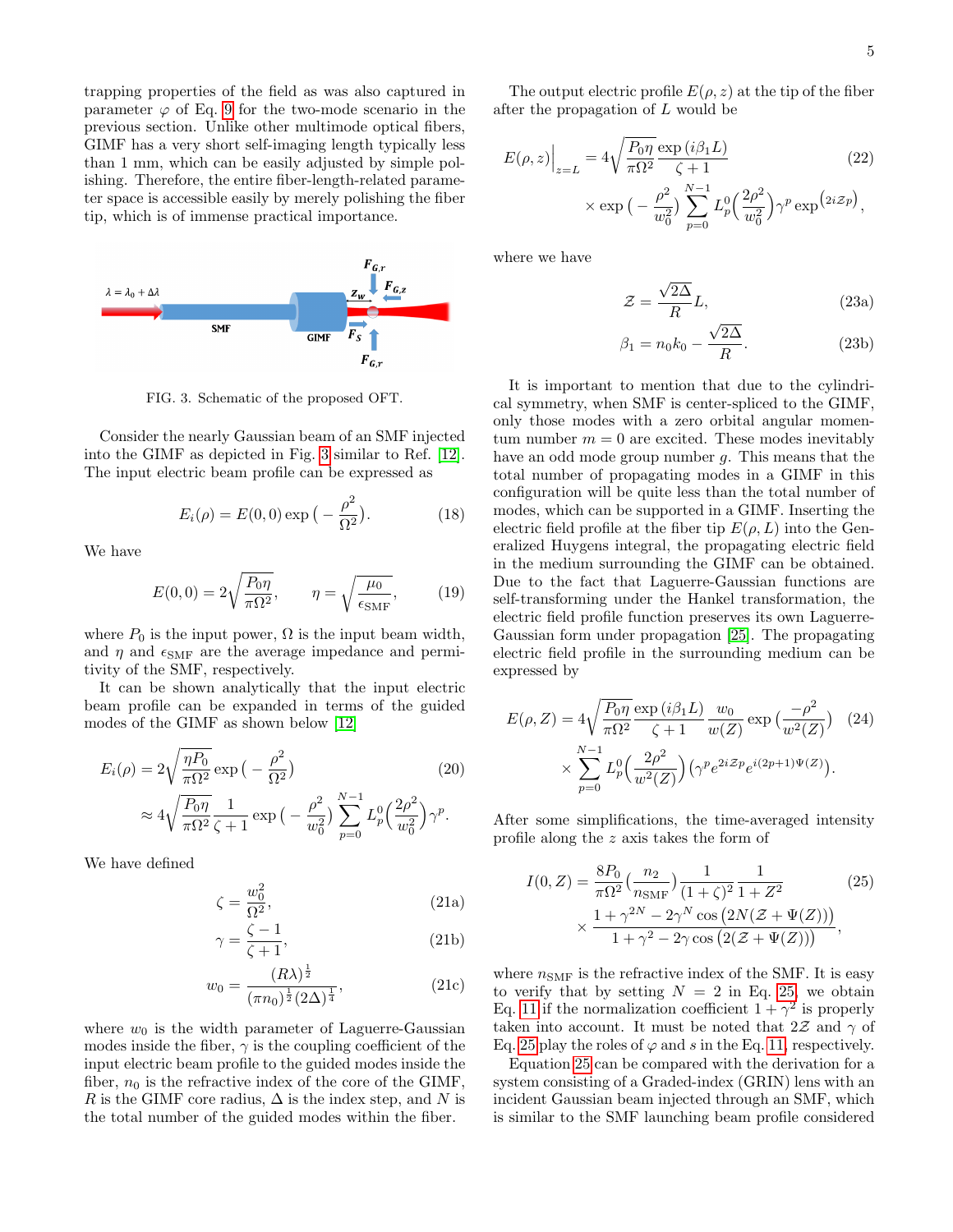<span id="page-5-1"></span>TABLE I. Characterizations of the different used GIMFs at the wavelength of  $\lambda = 1.55$   $\mu$ m.

| fiber type | core<br>diameter<br>$(\mu m)$ | cladding<br>diameter<br>$(\mu m)$ | Numerical<br>aperture<br>(NA) | <b>MFD</b><br>$(\mu m)$ |
|------------|-------------------------------|-----------------------------------|-------------------------------|-------------------------|
| GIF625     | 62.5                          | 125                               | 0.275                         | 15.2                    |
| GC.400/500 | 400                           | 500                               | 0.2                           | 42                      |

<span id="page-5-2"></span>TABLE II. Characterizations of the used SMF at the wavelength of  $\lambda = 1.55$   $\mu$ m.

| fiber type | core<br>diameter<br>$(\mu m)$ | cladding<br>diameter<br>$(\mu m)$ | Numerical<br>aperture<br>(NA) | <b>MFD</b><br>$(\mu m)$ |
|------------|-------------------------------|-----------------------------------|-------------------------------|-------------------------|
| UHNA3      | 1.8                           | 125                               | 0.35                          | 4.1                     |

here. The equation for GRIN lens can be obtained as the  $N \to \infty$  limit of Eq. [25,](#page-4-1) which reduces to

$$
I(0,Z)\Big|_{N\to\infty} \approx \frac{8P_0}{\pi\Omega^2} \left(\frac{n_2}{n_{\text{SMF}}}\right) \frac{1}{(1+\zeta)^2} \frac{1}{1+Z^2}
$$
(26)  

$$
\times \frac{1}{1+\gamma^2 - 2\gamma\cos\left(2(Z+\Psi(Z))\right)}.
$$

The intensity distribution in Eq. [26](#page-5-0) peaks at a distance  $z_w$  from the lens tip, which is effectively the working distance for the GRIN lens as also derived previously by Jung et. al. [\[26\]](#page-8-1) using the matrix optics technique:

<span id="page-5-6"></span>
$$
z_w = -z_0 \left[ \frac{2\gamma \sin(2\mathcal{Z})}{1 + \gamma^2 + 2\gamma \cos(2\mathcal{Z})} \right].
$$
 (27)

Using Eq. [25,](#page-4-1) we can predict the trapping location given the geometrical and optical properties of the SMF and GIMF fibers. Here, we consider two different setups using a set of GIMFs in Table [I](#page-5-1) and SMFs in Table [II.](#page-5-2) GIF625 is by Thorlabs Inc., GC.400/500 is by Fujikura Ltd., and UHNA3 is by Nufern Inc. The relevant parameters are all given in Tables [I](#page-5-1) and [II.](#page-5-2)

We consider two scenarios: *Case 1* where the SMF "UHNA3" is connected to the GIMF "GIF625", and Case 2 where the SMF "UHNA3" is connected to the GIMF "GC.400/500". In order to use Eq. [25](#page-4-1) to calculate the intensity distribution for the fiber tweezer, we also need to know the total number of propagating modes N in the GIMF in each case. Equation [28](#page-5-3) gives the maximum mode group number  $g_N$  in a GIMF.

$$
g_N \approx \text{NA} \times (\frac{\pi R}{\lambda}).\tag{28}
$$

Because  $g_N = 2p + |m| + 1$  for values of p and m belonging to the highest order mode group, and because we only consider  $m = 0$  modes, we can use  $g_N = 2N + 1$ . Therefore, we have

$$
2N + 1 \approx \text{NA} \times (\frac{\pi R}{\lambda}),\tag{29}
$$



<span id="page-5-5"></span>FIG. 4. (a) Intensity distribution in arbitrary unit (a.u) for Case 1 at the center line  $(\rho = 0)$  as a function of the normalized distance  $Z$  for different values of  $\mathcal{Z}$ ; (b) normalized working distance  $Z_w$  plotted as function of  $\mathcal Z$  for three different coupling coefficients  $\gamma=0.6, 0.86, 0.98$  at  $\lambda=1.55 \ \mu m$ .

which can be solved for  $N$  to obtain the total number of  $m = 0$  propagating modes here.

Using the necessary information in the Tables [I](#page-5-1) and [II](#page-5-2) and Eqs. [21b](#page-4-2) and [29,](#page-5-4) we obtain  $(N = 8, \gamma = 0.86)$  and  $(N = 42, \gamma = 0.98)$  for *Case 1* and *Case 2* scenarios, respectively. We note that GC.400/500 can be considered as a GRIN lens because it supports a very large number of propagating modes. Although GC.400/500 can be treated like a GRIN lens, it is not an ideal choice as a tweezer because of its low numerical aperture [\[6\]](#page-7-3).

<span id="page-5-0"></span>Fig. [4\(](#page-5-5)a) shows the intensity distribution at the center line ( $\rho = 0$ ) as a function of the normalized distance Z from the tip of the GIMF for Case 1. Different curves correspond to different values of the normalized length  $\mathcal Z$ of the GIMF. It is observed that the value and location of the maximum intensity changes with the value of  $\mathcal{Z}$ , which is in agreement with the observations of Zhang et. al. [\[11\]](#page-7-8) who showed that the tweezing location changes in the presence of the fluidic forces , when the GIMF is stretched under tension.

In Fig. [4\(](#page-5-5)b) the normalized working distance  $Z_w =$  $z_w/z_0$  of the GIMF tweezer is plotted as a function of the normalized GIMF length  $\mathcal Z$  for different values of  $\gamma$ . It is shown that the working distance of the tweezer system is strongly dependent on the value of  $\gamma$ : the main peak shifts to larger distances from the fiber tip when  $\gamma$ increases. We remind that Case 1 corresponds to  $\gamma =$ 0.86, while *Case 2* corresponds to  $\gamma = 0.98$ . Therefore, the trapping location is quite far from the tip of the fiber in Case 2.

### VI. WAVELENGTH TUNABILITY

<span id="page-5-3"></span>The Ge-doped silica core and the undoped silica cladding of the GIMF have different refractive indices and dispersion properties as discussed in Refs. [\[12,](#page-7-9) [13\]](#page-7-10). The dispersive behavior of the parameter  $\Delta$  used in Eq. [23a](#page-4-3) is shown in Ref. [\[12\]](#page-7-9) to follow the following form:

$$
\Delta = \Delta_0 + \delta(\lambda - \lambda_0),\tag{30}
$$

<span id="page-5-4"></span>where using the data from Hofmann et al. [\[13\]](#page-7-10), we obtain  $\delta \approx 0.35/mm$  and  $\Delta_0 = 0.02$  for the GIF625 at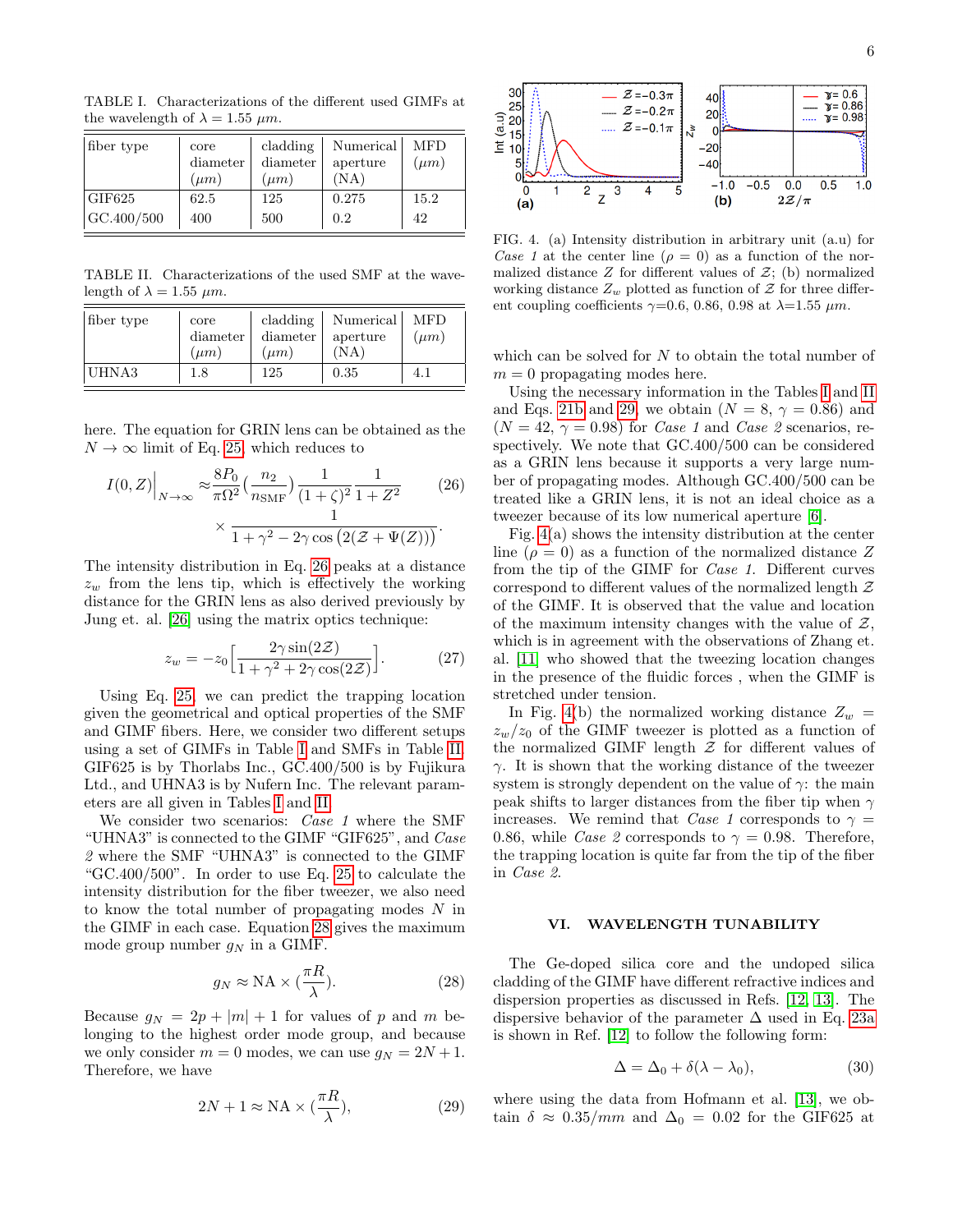$\lambda_0 = 1.55$   $\mu$ m. Due to the wavelength dependence of  $\Delta$  and based on Eq. [27,](#page-5-6) the confocal parameter of the GIMF  $2z_0$  and the normalized length  $\mathcal Z$  which establish the base phase difference between the propagating modes in Eq. [24](#page-4-4) become dependent on the wavelength. Therefore, a change in the wavelength results in a change in the intensity distribution (Eq. [25\)](#page-4-1). The dependence of  $Z$ on the wavelength  $\lambda$  can be expressed as

$$
\mathcal{Z} \approx \mathcal{Z}\big|_{\lambda_0} + \mathcal{Z}(\lambda) \tag{31a}
$$

$$
\mathcal{Z}(\lambda) = \frac{\delta}{\sqrt{2\Delta_0}} \left(\frac{L}{R}\right)(\lambda - \lambda_0). \tag{31b}
$$

Besides the dispersive effects that lead to the wavelength dependence of the NA of the GIMFs as it was explained above, the beam width  $w_0$  exiting the GIMF is also wavelength dependent, resulting in the wavelength dependence of the coupling coefficient  $\gamma(\lambda)$ . For example for *Case 1* we have  $\gamma(1.35 \ \mu m) = 0.84, \ \gamma(1.45 \ \mu m) =$ 0.85, and  $\gamma(1.55 \ \mu m) = 0.86$ . Because the intensity distribution is a function of the coupling coefficient (Eq. [25\)](#page-4-1), changing the coupling coefficient results in a change in the trapping position. The impact of the wavelength from both the normalized length  $\mathcal Z$  and the coupling coefficient  $\gamma(\lambda)$  can be seen in Fig. [5](#page-6-1) where the total force distribution  $F_T$  exerted on a particle with a radius of  $R_0 = 100$  nm at the center line  $(\rho = 0)$  is shown for  $\lambda = 1.35 \ \mu m$ ,  $\lambda = 1.45 \ \mu m$ , and  $\lambda = 1.55 \ \mu m$ , and GIMF lengths of 9.3 mm and 3.4 mm. All scenarios are related to Case 1, where the UNHA3 is pumped with an input power of  $P_0 = 400$  mW and immersion liquid is also water  $(n_2 = 1.33)$ . Fig. [5](#page-6-1) (a) corresponds to a 9.3 mm GIMF and shows that as the wavelength changes, the trapping position changes. Figure  $5(c)$  corresponds to a 3.4 mm GIMF and it is clear that the wavelength dependence of the trapping position strongly depends on the length of the GIMF. We remind that because of the self-imaging behavior, all our observations would be the same for a behavior, all our observations would be the same for a GIMF length of L and  $L + \pi R/\sqrt{2\Delta}$ . Figs. [5\(](#page-6-1)b) and (d) show that by changing the wavelength, the radial stability condition for the 3D optical trap remains the same on the axis.

### <span id="page-6-0"></span>VII. STABILITY CONDITION

In order to have a stable 3D optical trap, at least two conditions have to be met [\[14,](#page-7-11) [27\]](#page-8-2). The first one which is a necessary condition can be expressed as  $F_G > F_S$ . This condition is commonly expressed using the ratio of the forces [\[14,](#page-7-11) [27\]](#page-8-2)

$$
R_F = \left| \frac{F_g}{F_s} \right| \ge 1. \tag{32}
$$

We already mentioned in section [IV A](#page-2-7) that this condition sets a maximum acceptable radius  $R_0$  for the trapped particle. The second necessary condition is that the trapping potential  $U_{trap}$  must be larger than  $kT$ , where k



<span id="page-6-1"></span>FIG. 5. Total radiation forces in femto-Newtons (f.N) for two different lengths of GIMF  $L = 9.3$  mm, 3.4 mm and at three different wavelengths  $\lambda = 1.35 \mu m$ , 1.45  $\mu$ m, 1.55  $\mu$ m. (a) total axial radiation force  $(F_{T,z})$  with the GIMF length of  $L = 9.3$  mm; (b) total radial radiation force  $(F_{\rho,z})$  with the GIMF length of  $L = 9.3mm$ ; (c) total axial radiation force with the GIMF length of  $L = 3.4$  mm; (d) total radial radiation force with the GIMF length of  $L = 3.4$  mm.

is the Boltzmann constant and  $T$  is the temperature of the system [\[27\]](#page-8-2). This condition ensures that the thermal fluctuations do not drive the trapped particle out of equilibrium in the optical trap. This condition can be expressed as

<span id="page-6-2"></span>
$$
R_{th} = \exp\left(-\frac{U_{\text{trap}}}{kT}\right) \ll 1,\tag{33a}
$$

$$
U_{\rm trap} = \pi \epsilon_0 n_2^2 R_0^3 \left| \frac{n_r^2 - 1}{n_r^2 + 2} \right| |E_{max}|^2, \tag{33b}
$$

where  $|E_{max}|$  is the maximum value of the electric field profile. This condition can be met by increasing the total optical power if the medium does not heat up significantly. In the presence of a fixed optical power, this condition translates into a minimum value for the radius of the trapped particle.

As we said above, in order to satisfy Eq. [33a,](#page-6-2) the electric potential energy U should be high enough  $(U_{tran} \geq$  $10kT$ ) to dominate the thermal energy. To investigate the stability condition, we consider again Case 1 with an input power of  $P_0 = 400$  mW. We also consider polystyrene beads with the radius of  $R_0 = 100$  nm and refractive index of  $n_1 = 1.59$  which are surrounded by water. It is important to note that so far we have used the dipole approximation or Rayleigh condition that is allowed only when the wavelength is much larger than the particle radius  $(\lambda/R_0) \geq 20$ , otherwise we should resort to the other methods such as Generalized Lorenz-Mie theory to calculate the scattering force [\[14\]](#page-7-11). Here  $\lambda/R_0 \approx 16$  which is not far from the ideal ratio of 20 and still gives us a reliable stability condition [\[14\]](#page-7-11). Fig.  $6(a)$ shows the total trapping force distribution on the central line as a functions of the separation from the fiber tip in this scenario when the length of the GIMF and the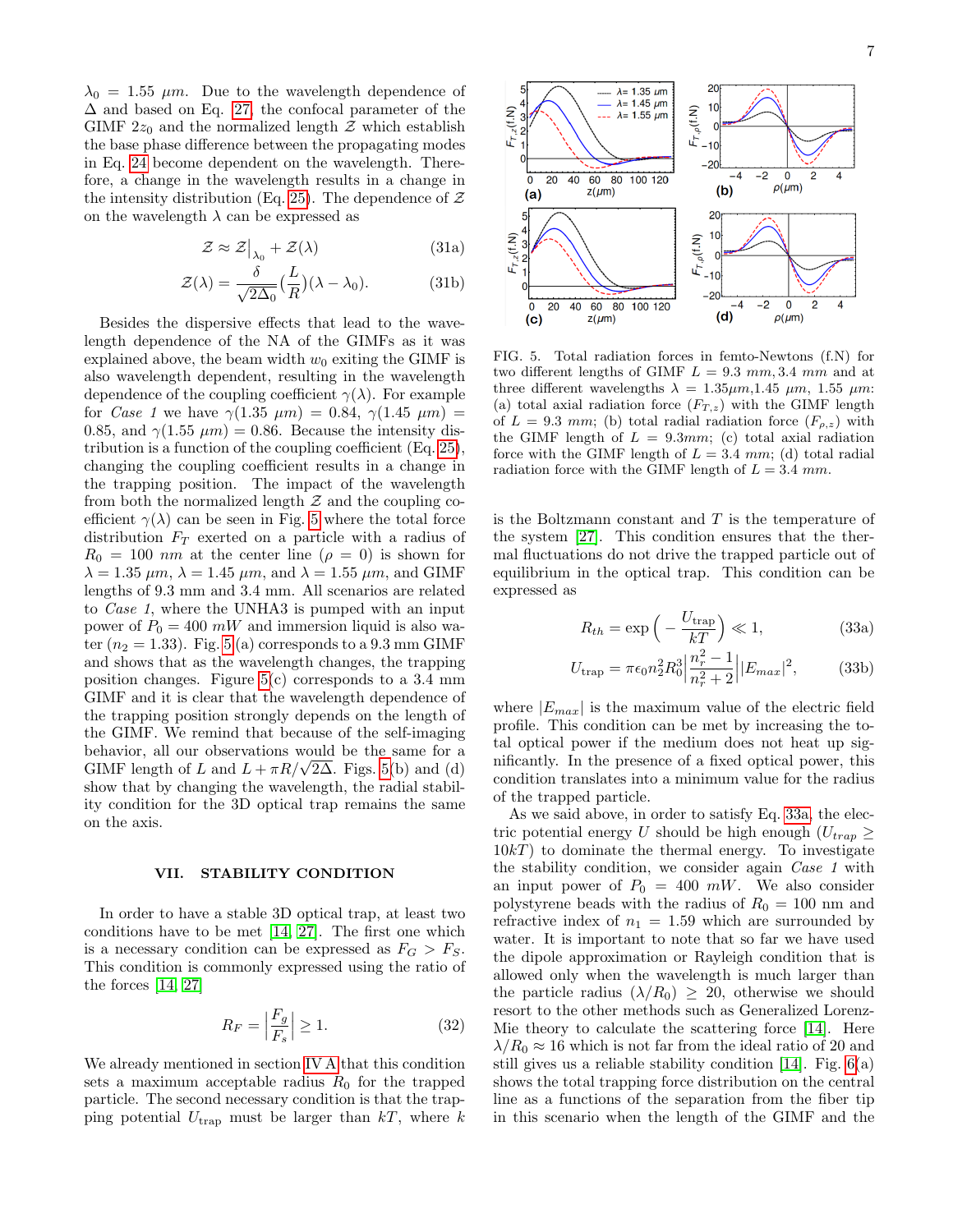wavelength are  $L = 3.4$  mm and  $\lambda = 1.55$   $\mu$ m respectively. The figure shows that there is a trapping position where the total force changes sign. The presence of the trapping position tells us that the gradient force is larger than scattering force hence satisfying the first stability condition. Fig. [6\(](#page-7-20)b) expresses the square absolute value of the electric field on the central line as calculated from Eq. [24](#page-4-4) for the input power of  $P_0 = 400$  mW as a function of the separation from the fiber tip. Using the stability condition of  $U_{\text{trap}} > 10kT$ , we obtain a minimum required radius of  $R_0 = 78$  nm, which is smaller than the particle radius selected in this example. Therefore, beads with the radius of  $R_0 = 100$  nm should have no problem satisfying the thermal stability condition.

- <span id="page-7-0"></span>[1] A. Ashkin, J. M. Dziedzic, J. E. Bjorkholm, and S. Chu, Opt. Lett. 11[, 288 \(1986\).](http://dx.doi.org/10.1364/OL.11.000288)
- [2] S. M. B. Keir C. Neuman, [AIP Rev. Sci. Instrum](http://dx.doi.org/ http://dx.doi.org/10.1063/1.1785844) 75, [2787 \(2004\).](http://dx.doi.org/ http://dx.doi.org/10.1063/1.1785844)
- [3] R. S. R. Ribeiro, O. Soppera, A. G. Oliva, A. Guerreiro, and P. A. S. Jorge, [J. Lightwave Technol.](http://jlt.osa.org/abstract.cfm?URI=jlt-33-16-3394) 33, 3394 (2015).
- <span id="page-7-1"></span>[4] A. Constable, J. Kim, J. Mervis, F. Zarinetchi, and M. Prentiss, Opt. Lett. 18[, 1867 \(1993\).](http://dx.doi.org/ 10.1364/OL.18.001867)
- <span id="page-7-2"></span>[5] E. R. Lyons and G. J. Sonek, [Appl. Phys. Lett](http://dx.doi.org/http://dx.doi.org/10.1063/1.113859) 66, 1584 [\(1995\).](http://dx.doi.org/http://dx.doi.org/10.1063/1.113859)
- <span id="page-7-3"></span>[6] K. T. H. U. T. H. M. Ikeda, [Electronics Letters](http://dx.doi.org/10.1049/el:19970247) 33, [413414 \(1997\).](http://dx.doi.org/10.1049/el:19970247)
- <span id="page-7-4"></span>[7] Z. Liu, C. Guo, J. Yang, and L. Yuan, [Opt. Express](http://dx.doi.org/ 10.1364/OE.14.012510) 14, [12510 \(2006\).](http://dx.doi.org/ 10.1364/OE.14.012510)
- <span id="page-7-5"></span>[8] B. L. Hongbao Xin, Rui Xu, .
- <span id="page-7-6"></span>[9] Y. Gong, A.-Y. Ye, Y. Wu, Y.-J. Rao, Y. Yao, and S. Xiao, Opt. Express 21[, 16181 \(2013\).](http://dx.doi.org/10.1364/OE.21.016181)
- <span id="page-7-7"></span>[10] Y. Gong, W. Huang, Q.-F. Liu, Y. Wu, Y. Rao, G.-D. Peng, J. Lang, and K. Zhang, [Opt. Express](http://dx.doi.org/10.1364/OE.22.025267) 22, 25267 [\(2014\).](http://dx.doi.org/10.1364/OE.22.025267)
- <span id="page-7-8"></span>[11] C.-L. Zhang, Y. Gong, Q.-F. Liu, Y. Wu, Y.-J. Rao, and G.-D. Peng, [IEEE Photonics Technology Letters](http://dx.doi.org/ 10.1109/LPT.2015.2494583) 28, 256 [\(2016\).](http://dx.doi.org/ 10.1109/LPT.2015.2494583)
- <span id="page-7-9"></span>[12] C. J. S. A. S. Arash Mafi, Peter Hofmann, [Opt. Lett.](http://dx.doi.org/ 10.1364/OL.36.003596) 36, [3596 \(2011\).](http://dx.doi.org/ 10.1364/OL.36.003596)
- <span id="page-7-10"></span>[13] P. Hofmann, A. Mafi, C. Jollivet, T. Tiess, N. Peygham-barian, and A. Schülzgen, [J. Lightwave Technol.](http://jlt.osa.org/abstract.cfm?URI=jlt-30-14-2289) 30, 2289 [\(2012\).](http://jlt.osa.org/abstract.cfm?URI=jlt-30-14-2289)
- <span id="page-7-11"></span>[14] Y. Harada and T. Asakura, [Optics Communications](http://dx.doi.org/http://dx.doi.org/10.1016/0030-4018(95)00753-9) 124, [529 \(1996\).](http://dx.doi.org/http://dx.doi.org/10.1016/0030-4018(95)00753-9)
- <span id="page-7-12"></span>[15] T. P. Meyrath, F. Schreck, J. L. Hanssen, C. S. Chuu, and M. G. Raizen, [Opt. Express](http://dx.doi.org/ 10.1364/OPEX.13.002843) 13, 2843 (2005).
- [16] M. Bhattacharya and P. Meystre, [Phys. Rev. Lett.](http://dx.doi.org/10.1103/PhysRevLett.99.153603) 99, [153603 \(2007\).](http://dx.doi.org/10.1103/PhysRevLett.99.153603)
- [17] V. Garcs-Chvez, D. Roskey, M. D. Summers, H. Melville, D. McGloin, E. M. Wright, and K. Dholakia, Applied Physics Letters 85 (2004).
- <span id="page-7-13"></span>[18] Y. Zhang, B. Ding, and T. Suyama, [Phys. Rev. A](http://dx.doi.org/10.1103/PhysRevA.81.023831) 81, [023831 \(2010\).](http://dx.doi.org/10.1103/PhysRevA.81.023831)
- <span id="page-7-14"></span>[19] A. Mafi, [J. Lightwave Technol.](http://jlt.osa.org/abstract.cfm?URI=jlt-30-17-2803) 30, 2803 (2012).
- <span id="page-7-15"></span>[20] B. Saleh and M. Teich, [Fundamentals of Photonics](https://books.google.com/books?id=Qfeosgu08u8C), Wiley Series in Pure and Applied Optics (Wiley, 2013).
- <span id="page-7-16"></span>[21] V. Bhatia and A. M. Vengsarkar, [Opt. Lett.](http://dx.doi.org/10.1364/OL.21.000692) 21, 692 [\(1996\).](http://dx.doi.org/10.1364/OL.21.000692)
- <span id="page-7-17"></span>[22] S. Ramachandran, Z. Wang, and M. Yan, [Opt. Lett.](http://dx.doi.org/10.1364/OL.27.000698) 27, [698 \(2002\).](http://dx.doi.org/10.1364/OL.27.000698)
- <span id="page-7-18"></span>[23] [Springer Encyclopedia of Mathematics](http://eom.springer.de/default.htm).
- <span id="page-7-19"></span>[24] R. Irving, [Integers, Polynomials, and Rings: A Course in](https://books.google.com/books?id=JxY_4omrMYwC) [Algebra](https://books.google.com/books?id=JxY_4omrMYwC), Springer Undergraduate Texts in Mathematics and Technology (Springer, 2004).



<span id="page-7-20"></span>FIG. 6. (a) Total axial radiation force  $(F_{T,z})$  over the z axis for  $\lambda = 1.55$   $\mu$ m and  $L = 3.4$  mm; (b) the square absolute value of the electric field distribution  $(|E(z)|^2)$  over the z axis for  $\lambda = 1.55 \ \mu m$  and  $L = 3.4 \ mm$ .

#### VIII. CONCLUSION

We have proposed a wavelength-tunable OFT based on GIMF with a flat endface and without the use of any fluidic forces. We consider two scenarios: one in which only two propagating modes in the fiber are excited; and another where multiple modes are excited by butt-coupling a single-mode fiber to the GIMF. Our analytical calculations have shown that the trapping position of the proposed tweezer can be manipulated over a long distance from the fiber tip by tuning the wavelength. Moreover, it is shown that the changes in the structural geometries of the GIMF such as the length of the GIMF can alter the trapping position. Our analyses for the stability conditions of the proposed OFT implies that a 3D optical trap for a polystyrene bead with the radius of  $R = 100$  nm is achievable using a 400 mW laser.